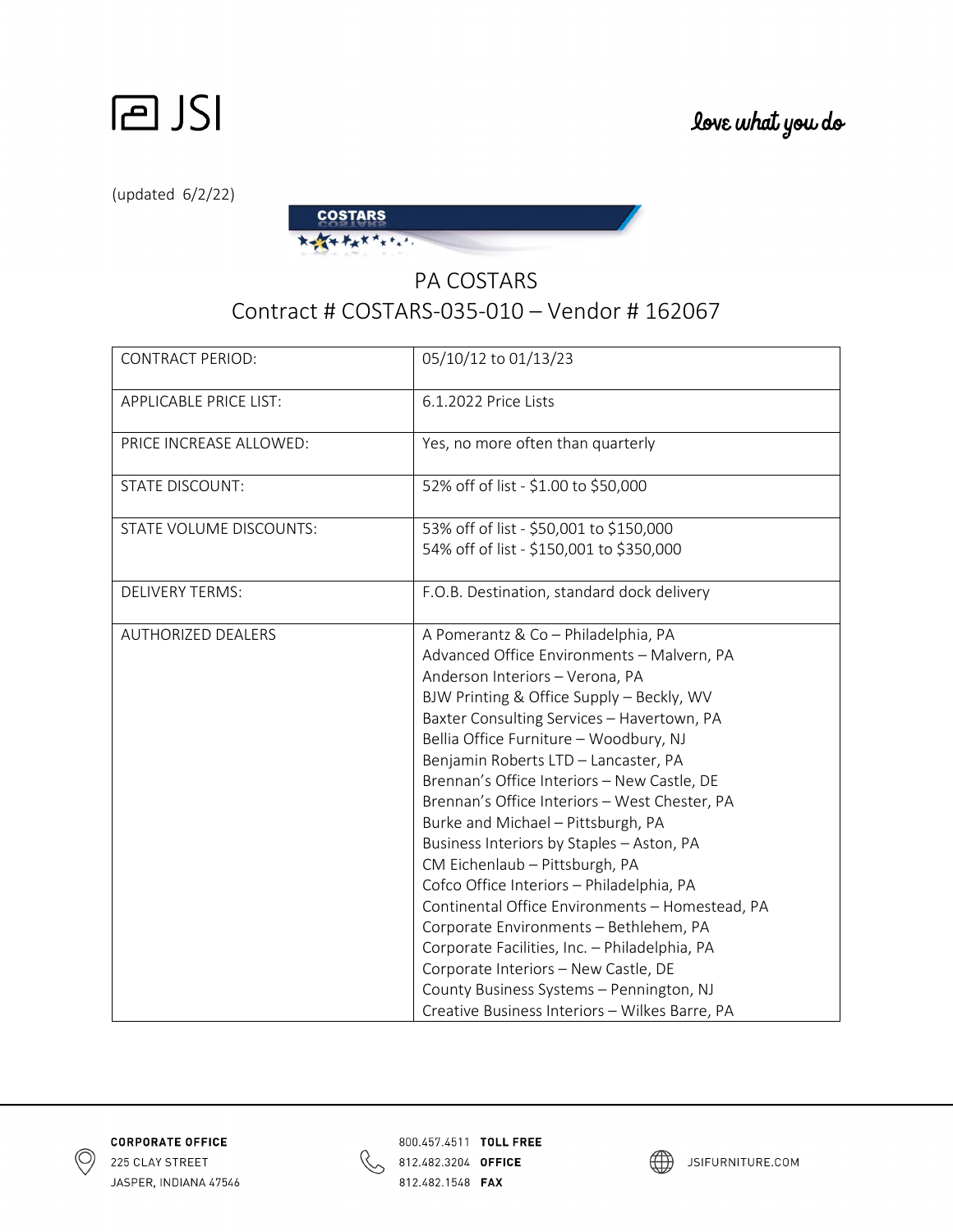## **PJSI**

| Delaney & Associates, Inc. - Cranberry Twsp, PA       |
|-------------------------------------------------------|
| Douds, Inc. - Plumville, PA                           |
| Drew Design - Pittsburgh, PA                          |
| Easley and Rivers - Monroeville, PA                   |
| Educational Furniture Solutions, LLC - Norristown, PA |
| Ethosource, LLC - Morgantown, PA                      |
| Franklin Interiors - Pittsburgh, PA                   |
| H & H Interiors, Inc. - Feasterville, PA              |
| Harrisburg Office Furniture - Camp Hill, PA           |
| Henry Hall Office Products - Indiana, PA              |
| Herre Consulting LLC - Harrisburg, PA                 |
| Indoff - Hickory, PA                                  |
| Interior Workplace Solutions - Allentown, PA          |
| Integrated Enviornments - West Chester, PA            |
| ISSI Design - Greenburg, PA                           |
| JP Jay Associates - Allentown, PA                     |
| Kershner Office Furniture - King of Prussia, PA       |
| Liberty Systems, Inc. - Allentown, PA                 |
| Link Interiors - Morgantown, PA                       |
| MS Design - Pittsburgh, PA                            |
| McCartney's, Inc. - Altoona, PA                       |
| Maffei Strayer - Lettsdale, PA                        |
| Mahla Office Equipment - Pittsburgh, PA               |
| Miller Bros Distribution Center - Dubois, PA          |
| Mobili Office Environments - Pittsburgh, PA           |
| Mt Lebanon Office Equipment - Pittsburgh, PA          |
| Nittany Office Equipment - State College, PA          |
| Office Basics - Boothwyn, PA                          |
| Officenter Inc. - Elverson, PA                        |
| Office Environments, Inc. - Bristol, PA               |
| Office Service Company - Reading, PA                  |
| One Point - Scranton, PA                              |
| Pemco - Bethel Park, PA                               |
| Pennsylvania Business Partners - East Pittsburgh, PA  |
| Phillip's Supply Company - Plymouth, PA               |
| Phillips Workplace Interiors - Harrisburg, PA         |
| Premier Office Solutions - Hatboro, PA                |
| Pucci Contract Interiors - Fredonia, NY               |
| Pulman Interiors - Scranton, PA                       |
| Quality Eicholtz - York, PA                           |